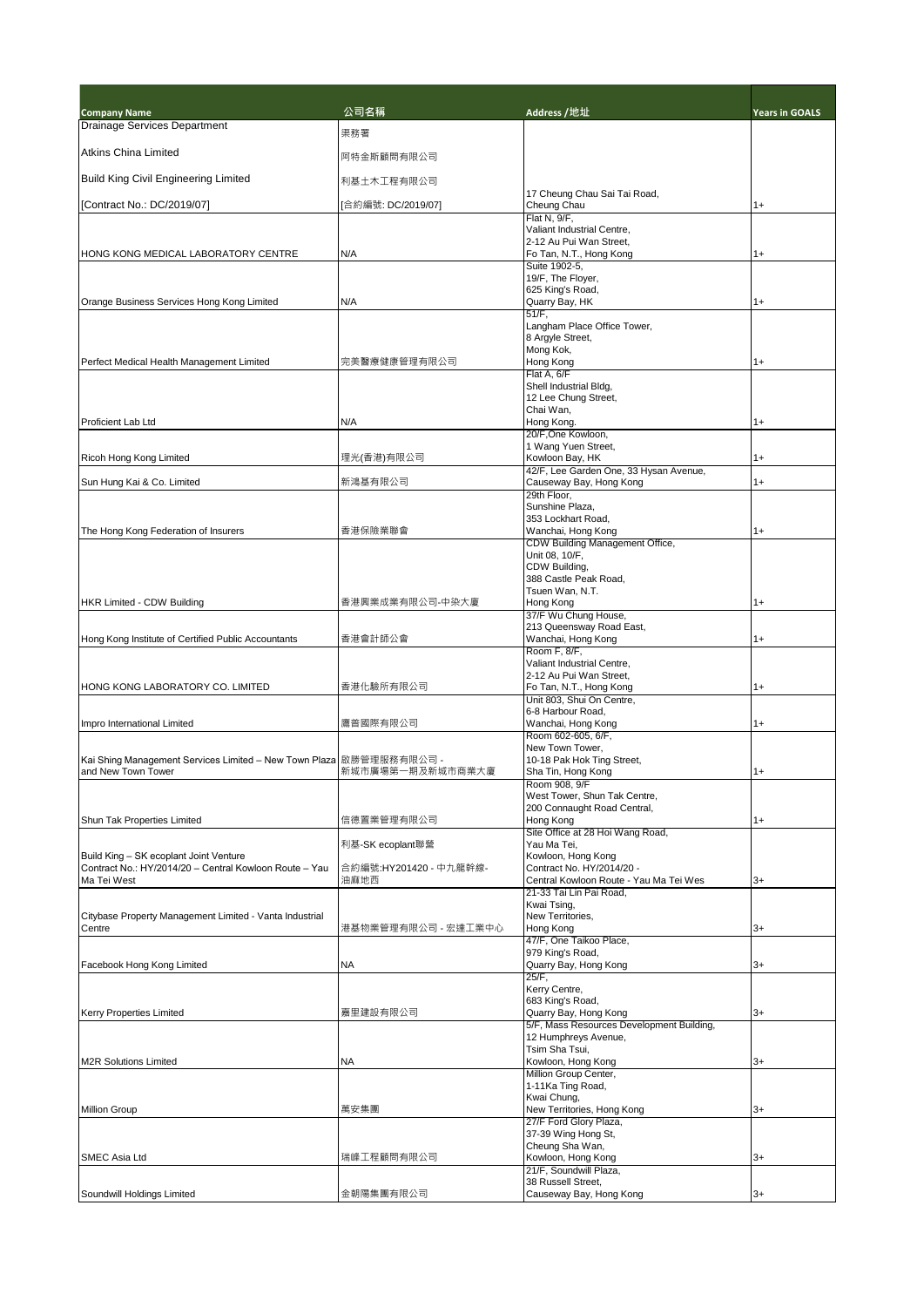| <b>Company Name</b>                                             | 公司名稱                | Address /地址                                                      | <b>Years in GOALS</b> |
|-----------------------------------------------------------------|---------------------|------------------------------------------------------------------|-----------------------|
|                                                                 |                     | Unit 2013-16,<br>20/F,                                           |                       |
|                                                                 |                     | Pauly centre, 51 Hung To Road,                                   |                       |
| Acer Computer (Far East) Limited                                | 宏基電腦(遠東)有限公司        | Kwun Tong, KLN                                                   | 3+                    |
|                                                                 |                     | 18/F.,<br>Three Pacific Place,                                   |                       |
|                                                                 |                     | 1 Queen's Road East,                                             |                       |
| Agile Group Holdings Limited                                    | 雅居樂集團控股有限公司         | Hong Kong                                                        | $3+$                  |
|                                                                 |                     | 19/F.,                                                           |                       |
|                                                                 |                     | 103 Hennessy Road,<br>Wan Chai,                                  |                       |
| Artwill (Hong Kong) Limited                                     | 藝圖(香港)有限公司          | Hong Kong                                                        | 3+                    |
|                                                                 |                     | Yung Long Road,                                                  |                       |
| CLP Power Hong Kong Limited - GBG Management<br><b>Building</b> | 中華電力有限公司 — 發電業務大樓   | Lung Kwu Tan,<br>Tuen Mun. New Territories                       | $3+$                  |
|                                                                 |                     | Suite 2201-02.                                                   |                       |
|                                                                 |                     | 22/F, AIA Kowloon Tower,                                         |                       |
|                                                                 | 特爾高能源有限公司           | Landmark East,<br>100 How Ming Street, Hong Kong                 | $3+$                  |
| <b>DSG Energy Limited</b>                                       |                     | Unit 01, 8/F, CCT Telecom Building,                              |                       |
| FIRST CHOICE (HONG KONG) MEDICAL LABORATORY                     |                     | 11 Wo Shing Street,                                              |                       |
| <b>LIMITED</b>                                                  | 香港卓信醫療化驗所有限公司       | Shatin, New Territories, Hong Kong                               | $3+$                  |
|                                                                 |                     | 23/F, China Merchants Tower,<br>Shun Tak Centre,                 |                       |
|                                                                 |                     | 168 Connaught Road,                                              |                       |
| <b>HKR</b> International Limited                                | 香港興業國際集團有限公司        | Central, Hong Kong                                               | 3+                    |
|                                                                 |                     | 5/F, CCB Centre,                                                 |                       |
| Jones Lang LaSalle Management Services Limited - CCB            | 仲量聯行物業管理有限公司-       | 18 Wang Chiu Road,<br>Kolwoon Bay,                               |                       |
| Centre                                                          | 中國建設銀行中心            | Kowloon, Hong Kong                                               | 3+                    |
|                                                                 |                     | V city MSO,                                                      |                       |
|                                                                 |                     | 1/F, V city,<br>83 Heung Sze Wui Road,                           |                       |
|                                                                 |                     | San Hui, Tuen Mun,                                               |                       |
| Kai Shing Management Services Limited - V city                  | 啟勝管理有限公司 - V city   | New Territories, Hong Kong                                       | 3+                    |
|                                                                 |                     | Unit 8-11 Floor 7,                                               |                       |
|                                                                 |                     | Metropole Square,<br>2 On Yiu Street,                            |                       |
| Lok Hei Development Limited                                     | 樂熹發展有限公司            | Shatin, N.T., Hong Kong                                          | 3+                    |
|                                                                 |                     | 12/F, Wai Fung Plaza,                                            |                       |
|                                                                 |                     | 664 Nathan Road,<br>Mong Kok,                                    |                       |
| Mitsubishi HK Capital (Hong Kong) Limited                       | 三菱和誠金融(香港)有限公司      | Kowloon, Hong Kong                                               | $3+$                  |
|                                                                 |                     | 2/F, 4/F and 8/F,                                                |                       |
|                                                                 |                     | KT336, 334-336 Kwun Tong Road,<br>Kwun Tong,                     |                       |
| Synergis Holdings Limited                                       | 昇捷控股有限公司            | Kowloon, Hong Kong                                               | 3+                    |
|                                                                 |                     | The Harbourview.                                                 |                       |
|                                                                 |                     | 4 Harbour Road,                                                  |                       |
| The Harbourview                                                 | 灣景國際                | Wan Chai, Hong Kong<br>Unit 1605-07, China Evergrande Centre, 38 | 3+                    |
| AAC Technologies Holdings Inc.                                  | 瑞聲科技控股有限公司          | Gloucester Road, Wan Chai, Hong Kong                             | $5+$                  |
|                                                                 |                     | Shop No. 249,                                                    |                       |
|                                                                 |                     | Ma On Sha Plaza.<br>608 Sai Sha Raod,                            |                       |
| ARA Asset Management (Fortune) Limited - Ma On Shan             |                     | Ma On Shan, Sha Tin,                                             |                       |
| Plaza                                                           | 置富資産管理有限公司 - 馬鞍山廣場  | New Territories, Hong Kong                                       | $5+$                  |
|                                                                 |                     | Suites 08-10, 23A/F.                                             |                       |
|                                                                 |                     | Tower 2, The Gateway, Harbour City,<br>25 Canton Road,           |                       |
| <b>Brilliant Education Expert Limited</b>                       | 鑄博教育                | Tsim Sha Tsui, Kowloon, Hong Kong                                | 5+                    |
|                                                                 |                     | Suite 912, 9/F,                                                  |                       |
|                                                                 |                     | Skyline Tower.<br>39 Wang Kwong Road,                            |                       |
| K. Wah Construction Materials (Hong Kong) Limited               | 嘉華建材(香港)有限公司        | Kowloon Bay, Hong Kong                                           | 5+                    |
|                                                                 |                     | No.12, Tong Chun Street,                                         |                       |
| Kai Shing Management Services Limited - The Wings II            |                     | Tseung Kwan O,<br>New Territories, Hong Kong                     |                       |
|                                                                 | 啟勝管理服務有限公司 - 天晉Ⅱ服務處 | Room 208, 2/F,                                                   | 5+                    |
|                                                                 |                     | Eastern Centre,                                                  |                       |
|                                                                 |                     | 1065 King's Road,                                                |                       |
| Konica Minolta Business Solutions (HK) Limited                  | 柯尼卡美能達商業系統(香港)有限公司  | Quarry Bay, Hong Kong<br>20/F.                                   | 5+                    |
|                                                                 |                     | East Point Centre,                                               |                       |
|                                                                 |                     | 555 Hennessy Road,                                               |                       |
| Lifestyle International Holdings Limited                        | 利福國際集團有限公司          | Causeway Bay, Hong Kong<br><b>Mailing Address:</b>               | $5+$                  |
|                                                                 |                     | Room 805-806                                                     |                       |
|                                                                 |                     | Ping Fai Industrial Building,                                    |                       |
|                                                                 |                     | 312-314 Un Chau Street,                                          |                       |
|                                                                 |                     | Sham Shui Po, Kowloon, Hong Kong                                 |                       |
|                                                                 |                     | Audit Address:                                                   |                       |
|                                                                 |                     | G/F Cranstown Building, 13-15 Sui On Street, Tai                 |                       |
| Lions Kidney Educational Centre and Research Foundation         | 國際獅子會腎病教育中心及研究基金    | Po, New Territories, Hong Kong<br>6/F, Sino Industrial Plaza,    | $5+$                  |
|                                                                 |                     | 9 Kai Cheung Road,                                               |                       |
|                                                                 |                     | Kowloon Bay,                                                     |                       |
| Modern Beauty Salon                                             | 現代美容中心              | Kowloon, Hong Kong                                               | $5+$                  |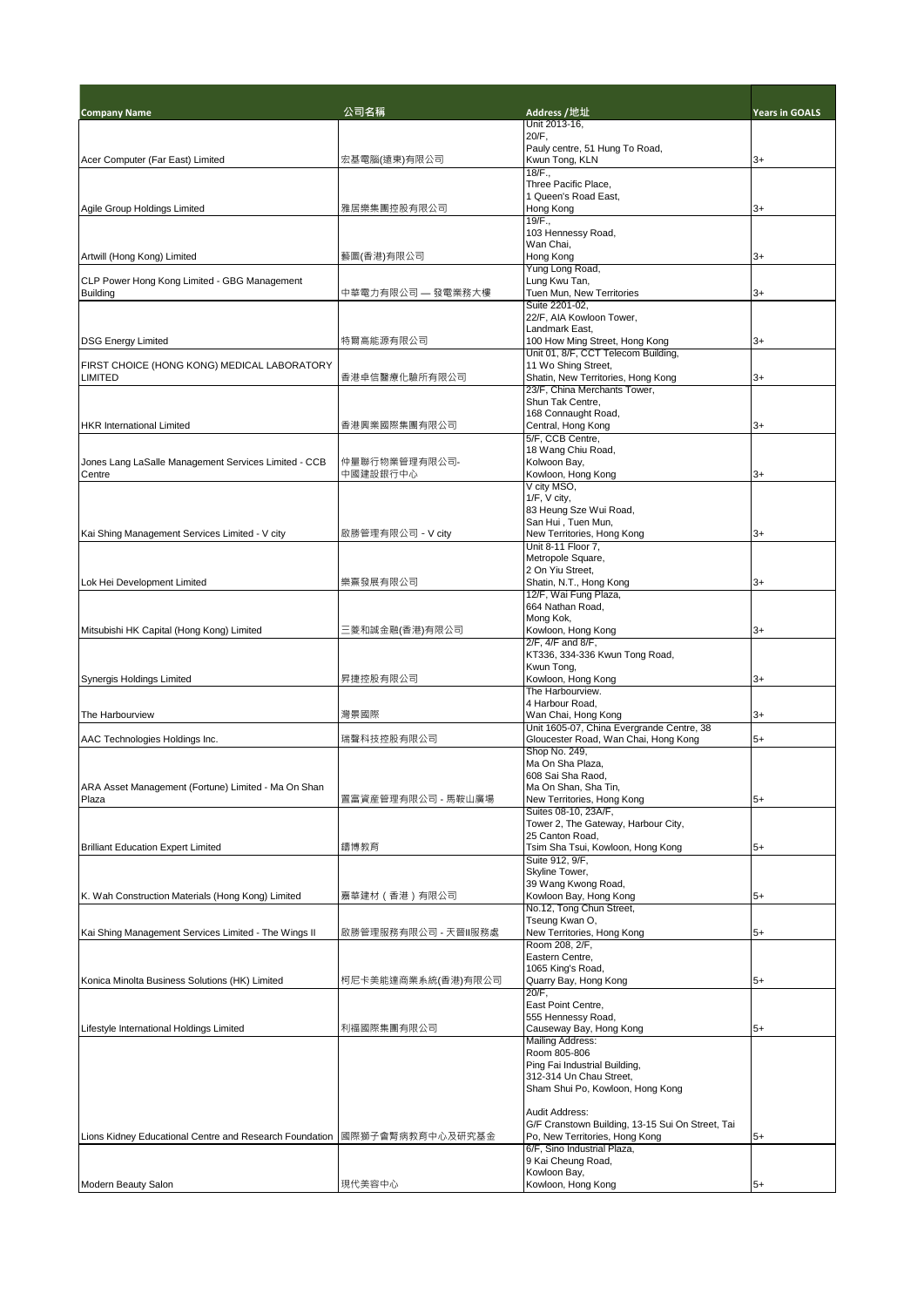| <b>Company Name</b>                                     | 公司名稱                | Address /地址                                                            | <b>Years in GOALS</b> |
|---------------------------------------------------------|---------------------|------------------------------------------------------------------------|-----------------------|
|                                                         |                     | Rm2901, 29/F,<br>Metroplaza Tower 1,                                   |                       |
|                                                         |                     | Hing Fong Road,                                                        |                       |
| Wilson Parking (Holdings) Limited                       | 威信停車場管理(控股)有限公司     | Kwai Chung,<br>New Territories, Hong Kong                              | $5+$                  |
|                                                         |                     | $16/F$ ,                                                               |                       |
|                                                         |                     | Eight Commercial Tower,                                                |                       |
| China State Construction Development Holdings Limited   | 中國建築興業集團有限公司        | No.8 Sun Yip Street,<br>Chai Wan, Hong Kong                            | $5+$                  |
|                                                         |                     | Suites 5-6, 40/F.,                                                     |                       |
|                                                         |                     | One Exchange Square,                                                   |                       |
| Chinlink International Holdings Limited                 | 普匯中金國際控股有限公司        | 8 Connaught Place,<br>Central, Hong Kong                               | $5+$                  |
|                                                         |                     | 2 Dai Fu Street,                                                       |                       |
|                                                         |                     | Tai Po Industrial Estate,<br>Tai Po,                                   |                       |
| CK Life Sciences Int'l., Inc.                           | 長江生命科技國際有限公司        | New Territories, Hong Kong                                             | $5+$                  |
|                                                         |                     | 43/F, One Island East, 18 Westlands Road, Taikoo                       |                       |
| Covestro (Hong Kong) Limited                            | 科思創(香港)有限公司         | Place, Quarry Bay, Hong Kong<br>Suite 807, 8/F,                        | $5+$                  |
|                                                         |                     | World Finance Centre,                                                  |                       |
|                                                         |                     | North Tower,                                                           |                       |
| DYNAOX Hong Kong Corp., Ltd.                            | 達爾樂有限公司             | 19 Canton Road,<br>Kowloon, Hong Kong                                  | $5+$                  |
|                                                         |                     | 19/F, Wing On House,                                                   |                       |
|                                                         |                     | 71 Des Voeux Road,                                                     |                       |
| First Shanghai Investments Limited                      | 第一上海投資有限公司          | Central, Hong Kong<br>Flat B, 5/F,                                     | $5+$                  |
|                                                         |                     | 12-14 Wah Sing Street,                                                 |                       |
|                                                         |                     | Wah Sing Industrial Building,                                          |                       |
| Hang Kei Engineering Service Limited                    | 恆基工程服務有限公司          | Kwai Chung,<br>New Territories, Hong Kong                              | $5+$                  |
|                                                         |                     | Audit Address:                                                         |                       |
|                                                         |                     | Righteous Centre, 585 Nathan Road, Mongkok,                            |                       |
|                                                         |                     | Kowloon, Hong Kong                                                     |                       |
|                                                         |                     | Mailing Address:                                                       |                       |
| Henderson Sunlight Property Management Limited -        |                     | Rooms 1307, 13/F, Sunlight Tower, No. 248                              |                       |
| <b>Righteous Centre</b>                                 | 恆基陽光物業管理有限公司 - 富時中心 | Queen's Road East, Wanchai, Hong Kong<br><b>Audit Address:</b>         | $5+$                  |
|                                                         |                     | Bonham Trade Centre, 50 Bonham Strand, Sheung                          |                       |
|                                                         |                     | Wan, Hong Kong                                                         |                       |
|                                                         |                     | Mailing Address:                                                       |                       |
| Henderson Sunlight Property Management Limited - Strand |                     | Rooms 1307, 13/F, Sunlight Tower, No. 248                              |                       |
| 50                                                      | 恆基陽光物業管理有限公司 -      | Queen's Road East, Wanchai, Hong Kong<br>Flat 802, 8/F, Golden Centre, | $5+$                  |
|                                                         |                     | 188 Des Voeux Road Central,                                            |                       |
| <b>H-Privilege Limited</b>                              | 尊家管業有限公司            | Sheung Wan, Hong Kong                                                  | $5+$                  |
|                                                         |                     | Room 709-711,<br>Eastern Harbour Centre,                               |                       |
|                                                         |                     | 28 Hoi Chak Street.                                                    |                       |
| Jibpool International Limited                           | 集寶建業有限公司            | Quarry Bay, Hong Kong                                                  | $5+$                  |
|                                                         |                     | 17/F. One Kowloon.<br>1 Wang Yuen Street,                              |                       |
|                                                         |                     | Kowloon Bay,                                                           |                       |
| Shiseido Hong Kong Limited                              | 資生堂香港有限公司           | Kowloon, Hong Kong                                                     | $5+$                  |
|                                                         |                     | 50/F,<br>Office Tower.                                                 |                       |
|                                                         |                     | Langham Place,                                                         |                       |
| <b>DR REBORN</b>                                        | N/A                 | Mongkok,                                                               |                       |
|                                                         |                     | Kowloon, Hong Kong<br>50/F,                                            | $7+$                  |
|                                                         |                     | Office Tower,                                                          |                       |
|                                                         |                     | Langham Place,<br>Mongkok,                                             |                       |
| <b>EC</b> Healthcare                                    | 醫思健康                | Kowloon, Hong Kong                                                     | $7+$                  |
|                                                         |                     | 18/F, No.68 Yee Wo Street, Causeway Bay, Hong                          |                       |
| <b>GAW CAPITAL ADVISORS LIMITED</b>                     | N/A                 | Kong<br><b>Audit Address:</b>                                          | 7+                    |
|                                                         |                     | Sheung Shui Centre Shopping Arcade, 3 Chi                              |                       |
|                                                         |                     | Cheong Road, Sheung Shui, Hong Kong                                    |                       |
|                                                         |                     | Mailing Address:                                                       |                       |
| Henderson Sunlight Property Management Limited -        | 恆基陽光物業管理有限公司 -      | Rooms 1307, 13/F, Sunlight Tower, No. 248                              |                       |
| Sheung Shui Centre Shopping Arcade                      | 上水中心購物商場            | Queen's Road East, Wanchai, Hong Kong                                  | 7+                    |
|                                                         |                     | Management Services Office,<br>L2, Sun Tuen Mun Shopping Centre,       |                       |
| Kai Shing Management Services Limited - Sun Tuen Mun    |                     | No. 55-65 Lung Mun Road,                                               |                       |
| Centre                                                  | 啟勝管理服務有限公司 - 新屯門中心  | Tuen Mun, New Territories, Hong Kong                                   | 7+                    |
|                                                         |                     | 19/F, Kin Sang Commercial Centre,<br>49 King Yip Street,               |                       |
| <b>Multisoft Limited</b>                                | N/A                 | Kwun Tong, Hong Kong                                                   | 7+                    |
|                                                         |                     | 46/F, Manhattan Place,                                                 |                       |
|                                                         |                     | 23 Wang Tai Road,<br>Kowloon Bay,                                      |                       |
| <b>OCTOPUS CARDS LIMITED</b>                            | 八達通卡有限公司            | Kowloon, Hong Kong                                                     | 7+                    |
|                                                         |                     | $18/F$ ,                                                               |                       |
| PIONEER GLOBAL GROUP LIMITED                            | 建生國際集團有限公司          | No.68 Yee Wo Street,<br>Causeway Bay, Hong Kong                        | 7+                    |
|                                                         |                     |                                                                        |                       |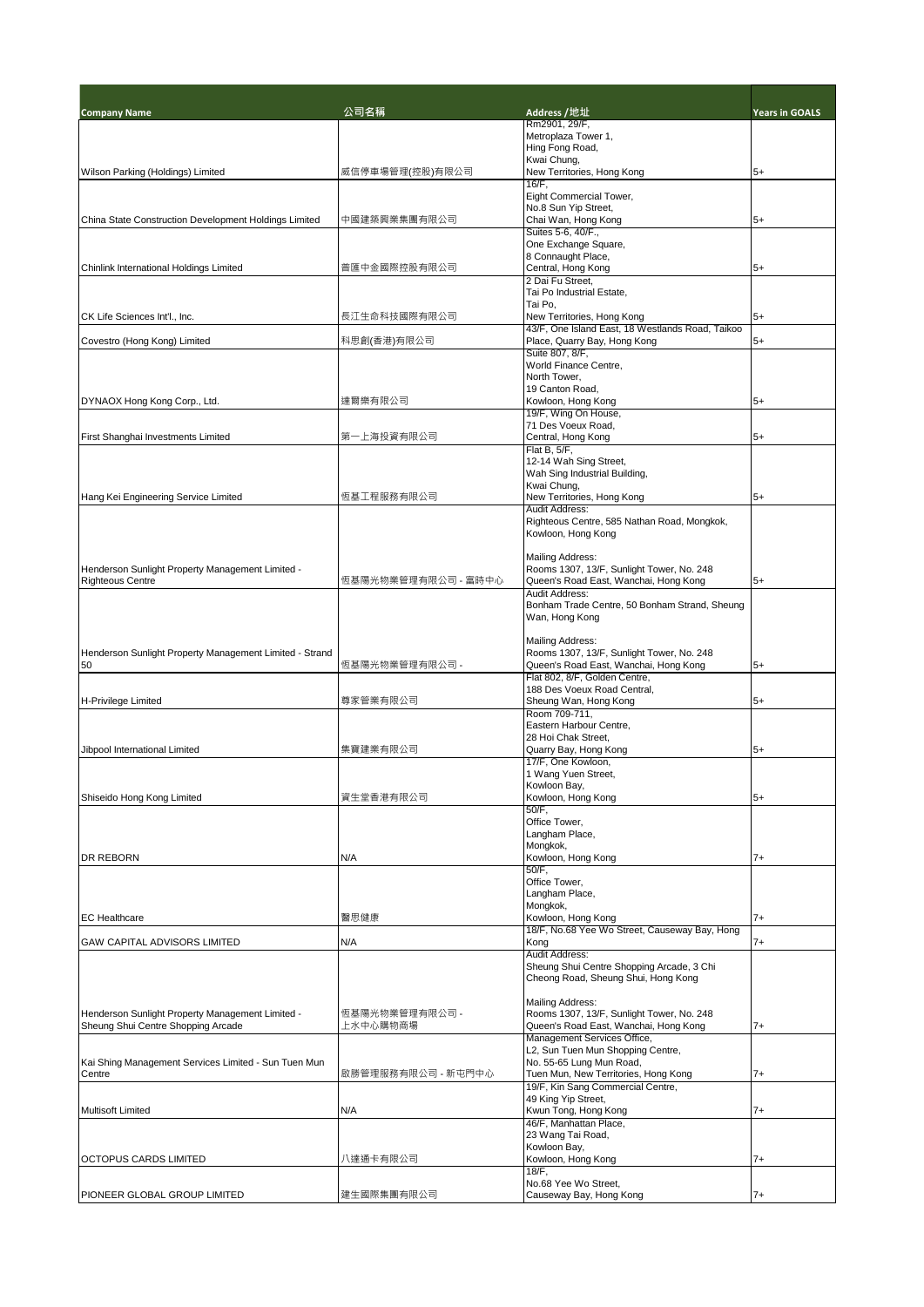| <b>Company Name</b>                                                                                            | 公司名稱                      | Address /地址                                                   | <b>Years in GOALS</b> |
|----------------------------------------------------------------------------------------------------------------|---------------------------|---------------------------------------------------------------|-----------------------|
|                                                                                                                |                           | 6/F, Liven House,                                             |                       |
|                                                                                                                |                           | 63 King Yip Street,<br>Kwun Tong,                             |                       |
| Wai Chi Opto Technology Limited                                                                                | 偉志光電有限公司                  | Kowloon, Hong Kong                                            | 7+                    |
|                                                                                                                |                           | Room 1305-10,                                                 |                       |
|                                                                                                                |                           | 13/F, Delta House,                                            |                       |
|                                                                                                                |                           | 3 On Yiu Street,                                              |                       |
| 4M Industrial Development Limited                                                                              | 科文實業有限公司                  | Hong Kong                                                     | $7+$                  |
|                                                                                                                |                           | 19/F, The Toy House,<br>100 Canton Road,                      |                       |
|                                                                                                                |                           | Tsim Sha Tsui.                                                |                       |
| <b>Acetop Precious Metals Limited</b>                                                                          | 領峰貴金屬有限公司                 | Kowloon, Hong Kong                                            | 7+                    |
|                                                                                                                |                           | 8 Laguna Verde Avenue,                                        |                       |
|                                                                                                                |                           | Hung Hom,                                                     |                       |
| CLP Power Hong Kong Limited - Head Office                                                                      | 中華電力有限公司 — 總寫字樓           | Kowloon, Hong Kong<br><b>Audit Address:</b>                   | $7+$                  |
|                                                                                                                |                           | Metro City Plaza 1, 1 Wan Hang Road, Tseung                   |                       |
|                                                                                                                |                           | Kwan O, Kowloon, Hong Kong                                    |                       |
|                                                                                                                |                           |                                                               |                       |
|                                                                                                                |                           | Mailing Address:                                              |                       |
|                                                                                                                |                           | Rooms 1307, 13/F, Sunlight Tower, No. 248                     |                       |
| Henderson Sunlight Property Management Limited - MCP<br><b>ONE</b>                                             | 恆基陽光物業管理有限公司 -<br>新都城中心一期 | Queen's Road East, Wanchai, Hong Kong<br>Attn: Ms. Cherry Lai | $7+$                  |
| Hutchison Telecommunications Hong Kong Holdings                                                                |                           | 15/F, Hutchison Telecom Tower, 99 Cheung Fai                  |                       |
| Limited                                                                                                        | 和記電訊香港控股有限公司              | Road, Tsing Yi, Hong Kong                                     | $7+$                  |
|                                                                                                                |                           | $8/F$ ,                                                       |                       |
|                                                                                                                |                           | Prince's Building,                                            |                       |
|                                                                                                                |                           | 10 Chater Road,                                               |                       |
| <b>KPMG</b>                                                                                                    | 畢馬威會計師事務所                 | Central, Hong Kong                                            | $7+$                  |
|                                                                                                                |                           | Rm 1601,<br>Tower 1 Silvercord.                               |                       |
|                                                                                                                |                           | No. 30 Canton Road,                                           |                       |
|                                                                                                                |                           | Tsim Sha Tsui,                                                |                       |
| Meiriki Japan Company Limited                                                                                  | 日本命力健康食品有限公司              | Kowloon, Hong Kong                                            | $7+$                  |
|                                                                                                                |                           | 5/F, Low Block,                                               |                       |
|                                                                                                                |                           | Grand Millennium Plaza,<br>181 Queen's Road,                  |                       |
| Target Insurance Company, Limited                                                                              | 泰加保險有限公司                  | Central, Hong Kong                                            | $7+$                  |
|                                                                                                                |                           | Unit 8, 2M,                                                   |                       |
|                                                                                                                |                           | Tradeport Logistics Centre,                                   |                       |
|                                                                                                                |                           | No. 21, Chun Yue Street,                                      |                       |
| <b>Tradeport Hong Kong Limited</b>                                                                             | 香港商貿港有限公司                 | Hong Kong                                                     | $7+$                  |
|                                                                                                                |                           | The Services Centre,<br>Roof Garden, Fortune City one,        |                       |
|                                                                                                                |                           | 1 Ngsn Shing Street,                                          |                       |
| ARA Asset Management (Fortune) Limited - Fortune City                                                          |                           | City One, Sha Tin,                                            |                       |
| One                                                                                                            | 置富資產管理有限公司 - 置富第一城        | New Territories, Hong Kong                                    | $7+$                  |
|                                                                                                                |                           | 5/F., Tower A,                                                |                       |
|                                                                                                                |                           | China Life Centre.<br>18 Hung Luen Road,                      |                       |
| Canon Hongkong Company Limited                                                                                 | 佳能香港有限公司                  | Hung Hom, Kowloon, Hong Kong                                  | $7+$                  |
|                                                                                                                |                           | Block H9,                                                     |                       |
|                                                                                                                |                           | G/F,                                                          |                       |
|                                                                                                                |                           | Chi Fu Fa Yuen,                                               |                       |
| Chi Fu Fa Yuen Ltd.                                                                                            | 置富花園有限公司                  | Pokfulam, Hong Kong                                           | $7+$                  |
|                                                                                                                |                           | 5-7/F.,<br>AXA Tower,                                         |                       |
|                                                                                                                |                           | Landmark East,                                                |                       |
|                                                                                                                |                           | 100 How Ming Street,                                          |                       |
| Crystal International Group Limited                                                                            | 晶苑國際集團有限公司                | Kowloon.                                                      | 7+                    |
|                                                                                                                |                           | 10/F., 8 Observatory Road, Tsim Sha Tsui,                     |                       |
| Elite Partner CPA Limited                                                                                      | 開元信德會計師事務所有限公司            | Kowloon, Hong Kong<br>25/F, Eastern Central Plaza,            | $7+$                  |
|                                                                                                                |                           | 3 Yiu Hing Road,                                              |                       |
| <b>Esquel Enterprises Limited</b>                                                                              | 溢達集團                      | Shau Kei Wan, Hong Kong                                       | 7+                    |
|                                                                                                                |                           | 11/F, Cityplaza 4,                                            |                       |
|                                                                                                                |                           | 12 Taikoo Wan Road,                                           |                       |
| FUJIFILM Business Innovation Hong Kong Limited                                                                 | 富士膠片商業創新香港有限公司            | Quarry Bay, Hong Kong                                         | 7+                    |
|                                                                                                                |                           | 21/F, Well Tech Centre,<br>9 Pat Tat Street,                  |                       |
| Hang Yick Properties Management Limited (A member of                                                           |                           | San Po Kong,                                                  |                       |
| Henderson Land Group)                                                                                          | 恒業物業管理有限公司                | Kowloon, Hong Kong                                            | $7+$                  |
|                                                                                                                |                           | Units 4609, 46/F.,                                            |                       |
|                                                                                                                |                           | Cosco Tower,                                                  |                       |
| <b>Hantec Pacific Limited</b>                                                                                  | 亨達集團                      | 183 Queen's Road Central,<br>Hong Kong                        | $7+$                  |
|                                                                                                                |                           | Aegean Coast Management Services Office,                      |                       |
|                                                                                                                |                           | 2 Kwun Tsing Road,                                            |                       |
|                                                                                                                |                           | So Kwun Wat, Castle Peak Road,                                |                       |
|                                                                                                                |                           | Tuen Mun,                                                     |                       |
| Kai Shing Management Services Limited - Aegean Coast<br>Kai Shing Management Services Limited - Celeste Court, | 啟勝管理服務有限公司 - 愛琴海岸         | New Territories, Hong Kong                                    | $7+$                  |
| Majestic Court, Shouson Place, Shouson Peak, 8 Deep                                                            |                           |                                                               |                       |
| Water Bay Road, 51 Deep Water Bay Road, 12 Shouson                                                             |                           |                                                               |                       |
| Hill Road & Henredon Court                                                                                     | N/A                       | 12 Fung Fai Terrace, Happy Valley, Hong Kong                  | $7+$                  |
| Kai Shing Management Services Limited - East Point City                                                        |                           | MSO, Level 3, East Point City, 8 Chung Wa Road,               |                       |
| (Residential)                                                                                                  | 啟勝管理服務有限公司 - 東港城(住宅)      | Hang Hau, Tseung Kwan O, Hong Kong                            | $7+$                  |